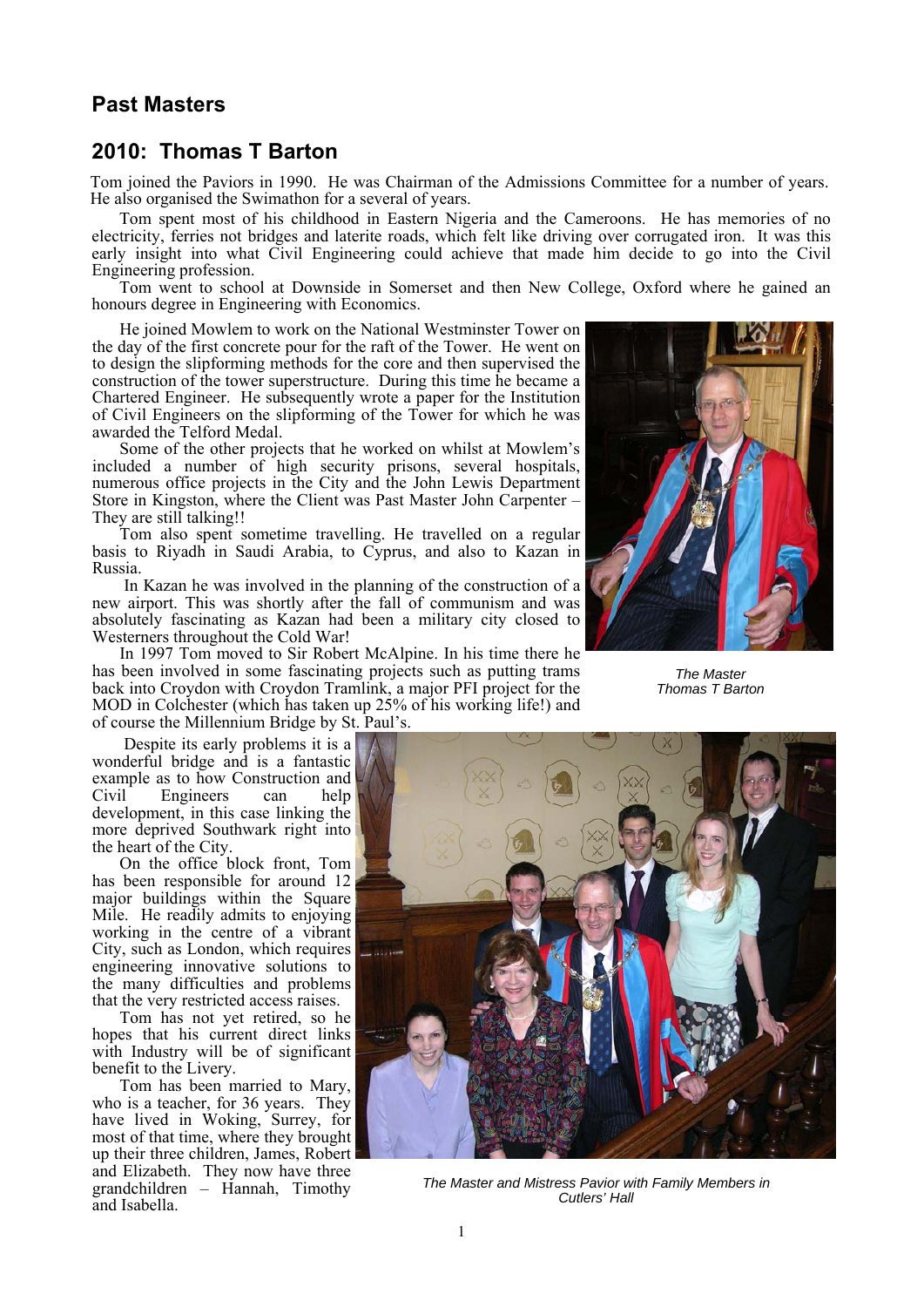They own a sailing cruiser, which they keep on the Hamble, which Mary allows Tom to sail more often than he really should. She has pointed out to him that he is likely to have less time for this during his year as Master.

## **2012 Master's Message**

We have all just got through a fairly dire year and we face challenges through 2010. However, I am sure that the Paviors will rise above these problems and continue to flourish and grow from strength to strength.

We are moving forward to exciting times with our own home at Charterhouse. It is a real bonus that we have our own accommodation, however modest and I hope that you will all take the opportunities that arise to visit it.

Progress on the renovation of Paviors' House has gone well and should be ready for occupation by the end of April. Arrangements are being made for the management and booking of Paviors' House. These will be announced by the Clerk shortly.

We also look forward to Alderman Michael Bear being elected to Lord Mayor in November this year. This gives the Paviors both extra opportunities and challenges. I believe that Michael's Mayoralty will raise the status of the Paviors within the City Community.

One of our responsibilities, as Michael's Mother Company, is to raise funds for the Lord Mayor's Charity. I have therefore decided to build on Keith Lambert's Golf Day by organising a Charity Gala Dinner on  $29<sup>th</sup>$  January  $2011$ . The funds for this event will be split 50/50 between the Lord Mayor's Charity and my chosen charity, which is the Tower Lifeboat station of the R.N.L.I. I do hope that we will be able to raise significant funds at this event.

Apart from the normal Livery events, I am arranging for a technical visit to the Olympic Stadium.

This year's Midsummer Event will be at the Charterhouse giving the Livery the chance to see not only our new Paviors' House but also all of the beautiful buildings that are within the Charterhouse.

I was privileged to spend three years living at New College, Oxford. This was founded in 1379, exactly 100 years before our Ordinances, with the main building dating from that time. I have arranged for a group of us to visit and stay at New College on  $6<sup>th</sup>$  and  $7<sup>th</sup>$  September. There will be more details later.

I do of course feel very honoured to be your Master. I hope to show you that your trust in me will not have been misplaced and I look forward to meeting as many of you as possible throughout the year. *Tom Barton* 



Luncheon Club at The Guildhall

Master's Charity— RNLI Tower Lifeboat Station



*The Reliquary, Il Duomo, Siena—Masters Jolly 2010* 



*Technical Visit to Olympics Stadium construction* 



*Master's Midsummer Event— Dining in the Great Hall, The Charterhouse*